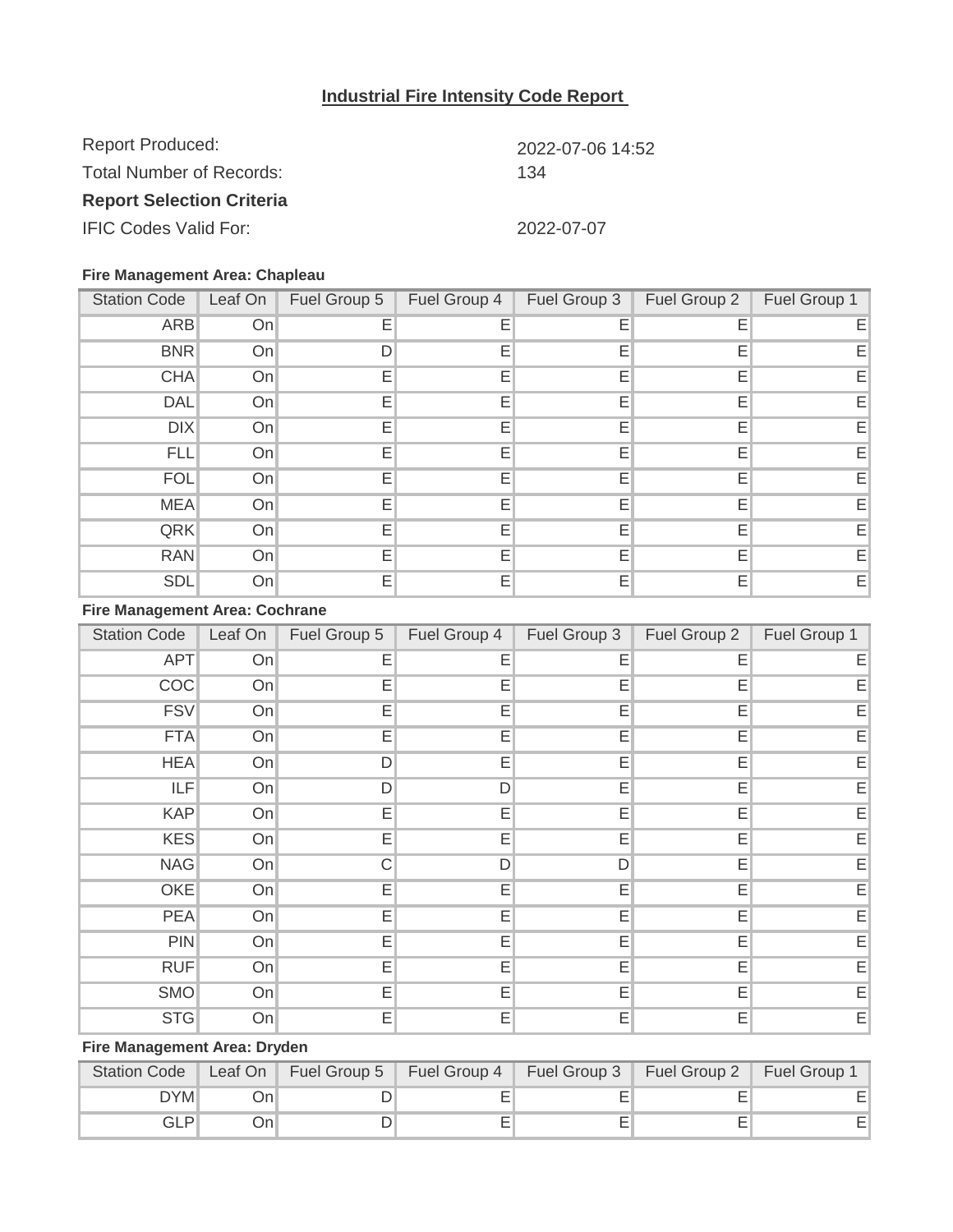| <b>IGN</b> | )n | $\overline{\phantom{a}}$<br>-      |                          | -                        |  |
|------------|----|------------------------------------|--------------------------|--------------------------|--|
| ◡<br>ັ     | Οn |                                    | -                        | $\overline{\phantom{0}}$ |  |
| <b>SWW</b> | ◡᠁ | $\overline{\phantom{a}}$<br>-<br>- | $\overline{\phantom{0}}$ | -                        |  |
| VBW        |    |                                    | -                        | $\overline{\phantom{0}}$ |  |

## **Fire Management Area: Fort Frances**

| <b>Station Code</b> | Leaf On | Fuel Group 5 | Fuel Group 4 | Fuel Group 3 | Fuel Group 2 | Fuel Group 1 |
|---------------------|---------|--------------|--------------|--------------|--------------|--------------|
| ATI                 | Onl     |              | Е            |              |              | ΕI           |
| <b>BPW</b>          | On      |              |              |              |              | EI           |
| <b>DBY</b>          | On      |              |              | F            |              | E.           |
| <b>FOT</b>          | Onl     |              |              | D            |              | EI           |
| <b>GAM</b>          | Onl     | B            | C.           |              |              | EI           |
| <b>GRY</b>          | On      |              | Е            | F            | F            | EI           |
| <b>KSH</b>          | Onl     |              | Е            |              |              | EI           |

#### **Fire Management Area: Greenstone**

| <b>Station Code</b> | Leaf On | Fuel Group 5 | Fuel Group 4 | Fuel Group 3 | Fuel Group 2 | Fuel Group 1 |
|---------------------|---------|--------------|--------------|--------------|--------------|--------------|
| <b>ANA</b>          | On      | Β            | С            | D            | D            | Е            |
| <b>AUD</b>          | On      | Β            | D            | D            | Е            | Е            |
| <b>DVL</b>          | On      | Е            | E            | E            | Е            | Ε            |
| <b>FTH</b>          | On      | B            | C            | D            | D            | Е            |
| <b>JEA</b>          | On      | Е            | E            | Е            | E            | E            |
| <b>KAS</b>          | On      | B            | C            | D            | D            | E            |
| <b>NAK</b>          | On      | С            | D            | D            | Е            | Е            |
| <b>NIB</b>          | On      | B            | C            | D            | D            | E            |
| <b>NON</b>          | On      | E            | E            | Ε            | E            | E            |
| OGI                 | On      | B            | D            | D            | D            | Е            |
| <b>OGP</b>          | On      | E            | E            | E            | E            | E            |
| PTL                 | On      | D            | D            | Е            | E            | Ε            |
| <b>WEB</b>          | On      | Е            | Е            | Е            | Е            | E            |

#### **Fire Management Area: Haliburton**

| <b>Station Code</b> | Leaf On | Fuel Group 5 | Fuel Group 4 | Fuel Group 3 | Fuel Group 2 | Fuel Group 1 |
|---------------------|---------|--------------|--------------|--------------|--------------|--------------|
| <b>APK</b>          | On      |              | Е            | F            | F            | E.           |
| <b>APW</b>          | On      | F            | E            | Е            | Е            | Е            |
| <b>BAN</b>          | On      |              | Ε            | Е            | Е            | EI           |
| <b>BRA</b>          | On      |              | Е            | F            | E            | E.           |
| <b>GAL</b>          | On      | Е            | E            | E            | Е            | EI           |
| <b>HBN</b>          | On      |              | E            | Е            | Е            | Е            |
| <b>PLE</b>          | On      | E            | Е            | Е            | Е            | EI           |
| <b>PNF</b>          | On      | D            | D            | E            | Е            | E.           |
| <b>TRA</b>          | On      | B            | D            |              | Е            | EI           |

#### **Fire Management Area: Kenora**

| Station Code   Leaf On   Fuel Group 5   Fuel Group 4   Fuel Group 3   Fuel Group 2   Fuel Group 1 |  |  |  |
|---------------------------------------------------------------------------------------------------|--|--|--|
|                                                                                                   |  |  |  |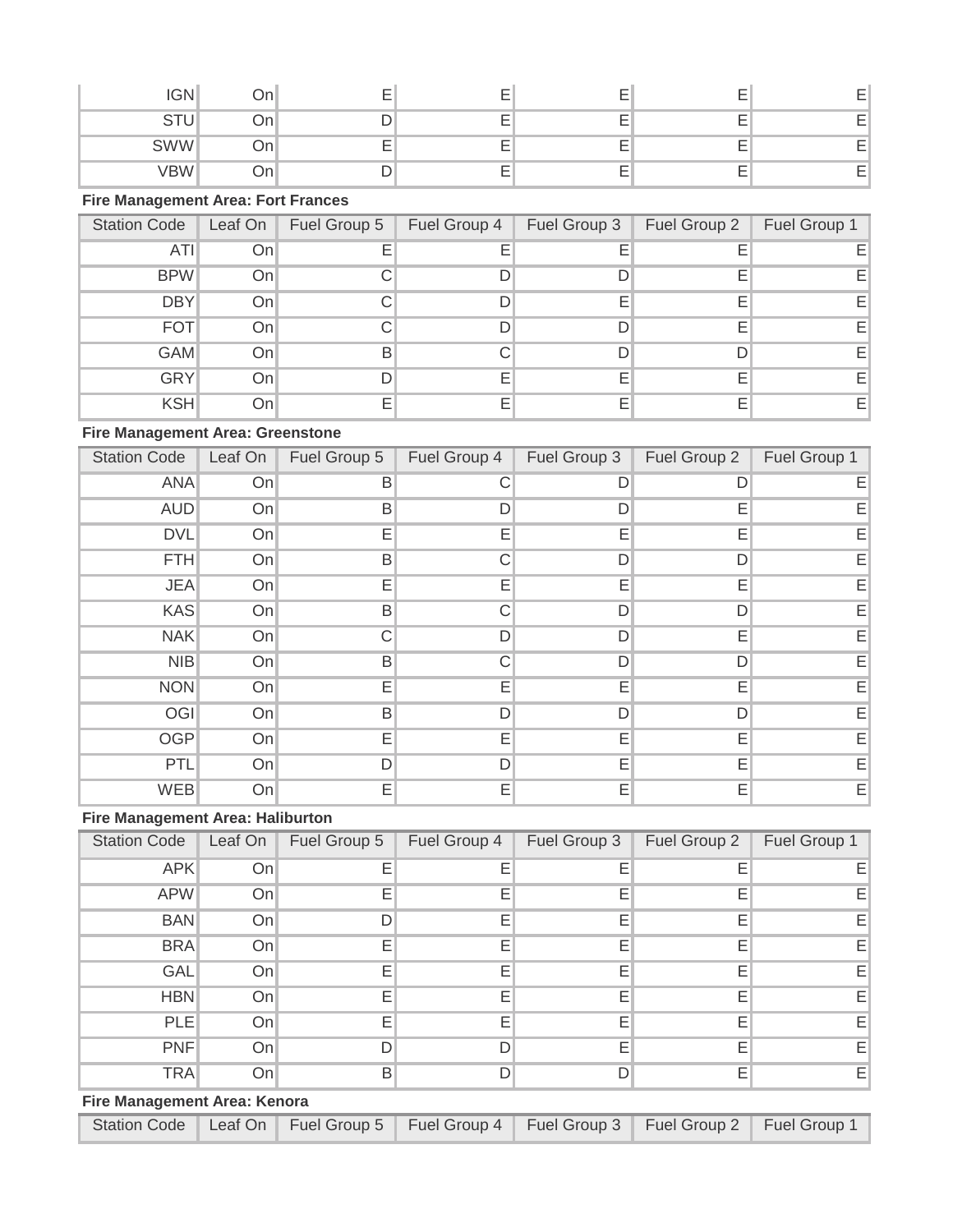| <b>CLB</b> | On  |   |   |                          |    |
|------------|-----|---|---|--------------------------|----|
| <b>KEN</b> | Onl |   |   |                          | E  |
| <b>PER</b> | On  |   |   |                          | F  |
| <b>SEP</b> | On  |   |   |                          | E. |
| <b>SXN</b> | วn. | – | – | $\overline{\phantom{a}}$ | E  |

### **Fire Management Area: North Bay**

| <b>Station Code</b> | Leaf On | Fuel Group 5 | Fuel Group 4 | Fuel Group 3 | Fuel Group 2 | Fuel Group 1 |
|---------------------|---------|--------------|--------------|--------------|--------------|--------------|
| DCH                 | On      |              | Е            |              |              | Е            |
| <b>EGL</b>          | On      |              | D            |              | F            | Е            |
| <b>FLD</b>          | On      |              | Ε            | F            | F            | EI           |
| KIO                 | On      |              | Е            | F            | F            | EI           |
| <b>LOO</b>          | On      |              | Е            | Е            | Е            | EI           |
| <b>MTN</b>          | Onl     |              | E            |              |              | E.           |
| <b>TRM</b>          | On      |              | Е            | F            | F            | E.           |
| <b>TWI</b>          | Onl     |              | Е            | F            | F            | EI           |

### **Fire Management Area: Red Lake**

| <b>Station Code</b> | Leaf On | Fuel Group 5 | Fuel Group 4 | Fuel Group 3 | Fuel Group 2 | Fuel Group 1 |
|---------------------|---------|--------------|--------------|--------------|--------------|--------------|
| <b>BAK</b>          | On      |              | Ε            | Е            | Е            | E.           |
| <b>BUN</b>          | On      | B            | D            |              | E            | E.           |
| <b>DEE</b>          | On      |              | E            | Е            | Е            | Е            |
| <b>JOB</b>          | On      |              | Е            | F            | E            | E.           |
| <b>LAC</b>          | On      | B            | C            | ח            | D            | EI           |
| <b>MCD</b>          | On      |              | Е            | Е            | Е            | EI           |
| <b>POP</b>          | On      |              | Е            | E            | Е            | EI           |
| <b>SDY</b>          | On      | B            | D            | D            | D            | Е            |
| SOU                 | On      |              | D            |              | Е            | EI           |
| <b>TRT</b>          | On      |              | Е            | Е            | E            | EI           |

# **Fire Management Area: Sioux Lookout**

| <b>Station Code</b> | Leaf On | Fuel Group 5 | Fuel Group 4 | Fuel Group 3 | Fuel Group 2 | Fuel Group 1 |
|---------------------|---------|--------------|--------------|--------------|--------------|--------------|
| <b>BKN</b>          | On      | A            | B            |              | D            |              |
| <b>BTL</b>          | On      | Β            | D            | D            | Е            | Е            |
| CAT                 | On      | Β            | D            | D            | D            | EI           |
| <b>KNG</b>          | On      | A            | B            | С            | D            | D            |
| <b>MED</b>          | On      | Β            | C            | D            | D            | Е            |
| <b>MSK</b>          | On      | B            | C            | D            | D            | Е            |
| PIC                 | On      | B            | C.           | D            | D            | Е            |
| <b>SAC</b>          | On      | A            | C            | D            | D            | Ε            |
| SIO                 | On      | Е            | E            | Е            | Е            | $E_1$        |
| <b>SLA</b>          | On      | B            | C            | D            | D            | EI           |
| <b>SOC</b>          | On      |              | D            | D            | Е            | Ε            |
| <b>SVB</b>          | On      |              | D            | D            | Е            | E            |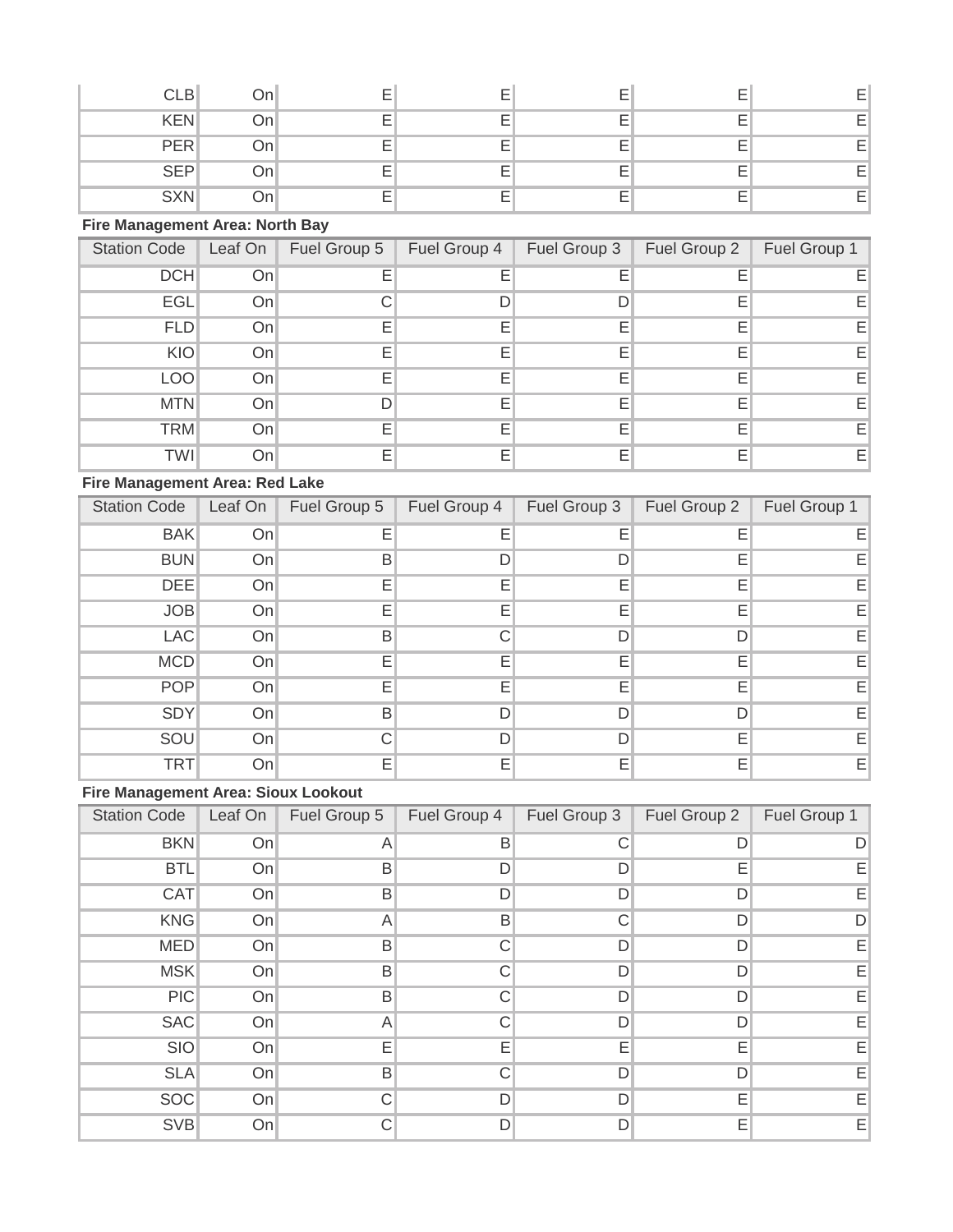### **Fire Management Area: Sudbury**

| <b>Station Code</b> | Leaf On | Fuel Group 5 | Fuel Group 4 | Fuel Group 3 | Fuel Group 2 | Fuel Group 1 |
|---------------------|---------|--------------|--------------|--------------|--------------|--------------|
| <b>BJC</b>          | Onl     |              | E            |              |              | Е            |
| <b>BRW</b>          | Onl     |              |              |              |              | E.           |
| <b>BVL</b>          | Onl     |              | F            |              | F            | Εı           |
| CRT                 | On      |              | F            |              |              | E.           |
| LBC                 | On      |              | F            | F            | F            | EI           |
| <b>MAS</b>          | Onl     |              | Ε            | F            | Е            | EI           |
| SBR                 | Onl     |              | D            |              | F            | EI           |
| <b>SUZ</b>          | Onl     |              | F            |              |              | EI           |

## **Fire Management Area: Thunder Bay**

| <b>Station Code</b> | Leaf On | Fuel Group 5 | Fuel Group 4 | Fuel Group 3 | Fuel Group 2 | Fuel Group 1 |
|---------------------|---------|--------------|--------------|--------------|--------------|--------------|
| <b>ARM</b>          | On      | Β            | D            |              | D            | F.           |
| <b>ARO</b>          | On      | F            | Ε            | E            | Е            | Е            |
| <b>DOR</b>          | On      | Е            | Ε            | Е            | Е            | Е            |
| <b>ENG</b>          | On      | Е            | Ε            | Е            | Е            | Е            |
| <b>HIK</b>          | On      | D            | Ε            | Е            | Е            | Е            |
| <b>KAB</b>          | On      |              | D            | D            | Е            | EI           |
| <b>KRN</b>          | On      | D            | Ε            | Е            | Е            | EI           |
| <b>MYR</b>          | On      | F            | Е            | Е            | E            | Е            |
| <b>RTH</b>          | On      | E            | E            | Е            | E            | EI           |
| <b>THU</b>          | On      | D            | Е            | Е            | Е            | EI           |
| <b>WHT</b>          | On      | B            | C            | D            | D            | Е            |

### **Fire Management Area: Timmins**

| <b>Station Code</b> | Leaf On | Fuel Group 5 | Fuel Group 4 | Fuel Group 3 | Fuel Group 2 | Fuel Group 1 |
|---------------------|---------|--------------|--------------|--------------|--------------|--------------|
| <b>ABL</b>          | Onl     |              |              |              |              | ΕI           |
| GOG                 | Onl     |              | Е            |              |              | ΕI           |
| <b>KLK</b>          | On      |              | F            | F            |              | EI           |
| <b>LLK</b>          | Onl     |              | Е            |              |              | EI           |
| MTC                 | Onl     |              | F            |              |              | E.           |
| NAT                 | Onl     |              |              |              |              | E.           |
| <b>TIM</b>          | Onl     |              | F            |              |              | EI           |

### **Fire Management Area: Wawa**

| <b>Station Code</b> | Leaf On | Fuel Group 5 | Fuel Group 4 | Fuel Group 3 | Fuel Group 2 | Fuel Group 1 |
|---------------------|---------|--------------|--------------|--------------|--------------|--------------|
| <b>BUD</b>          | Onl     |              | Е            |              |              | E.           |
| CMT                 | Onl     |              | Е            |              |              | E.           |
| <b>DUB</b>          | Onl     |              | Ε            |              |              | E.           |
| <b>HOR</b>          | Onl     |              | Е            |              |              | E.           |
| <b>HST</b>          | Onl     |              | Е            |              |              | E.           |